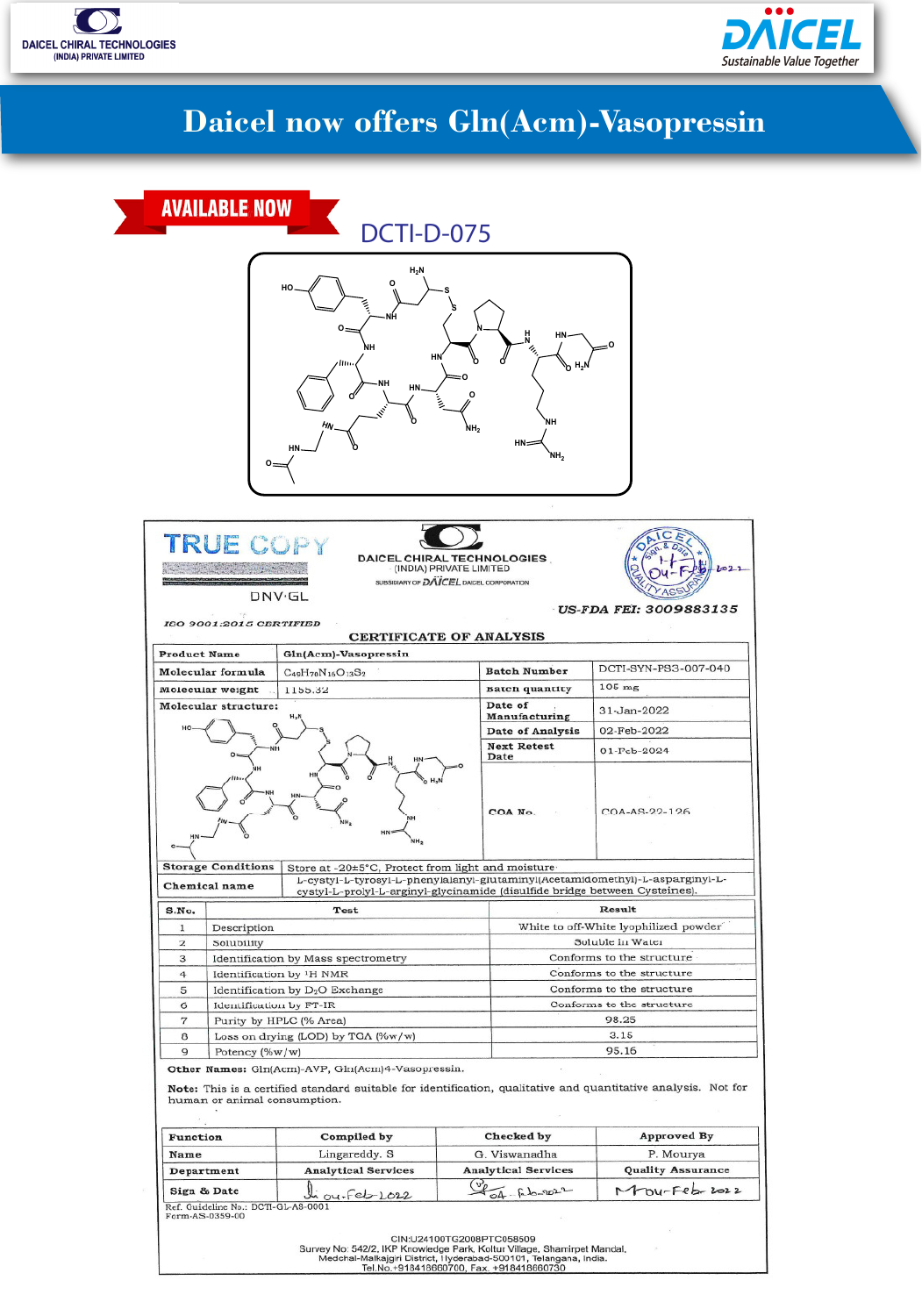



## **VASOPRESSIN RELATED IMPURITIES**

#### *Parallel Dimer - Vasopressin*



 $\mathcal{S} \setminus S$ 

 $H_2N$ 

DCTI-D-062

HN

 $H_2N$ 

S

O

O

O

H N HN

O

HN

NH

O

 $NH<sub>2</sub>$ 

 $H_2N$ 

N

#### *D-Tyr-Vasopressin D-Asn-Vasopressin*

#### DCTI-D-063



*Ac-Vasopressin Endo-Gly-Vasopressin Des-Gly-Vasopressin*

 $H_2N$ 

O

O

 $\Omega$ 

HO

NH

HN

O

NH

NH







## DCTI-D-066



#### *Vasopressin D5*



## *Anti-Parallel Dimer-Vasopressin Des-Pro-Vasopressin*





#### β*-Asp(5)-Vasopressin*



**Products sold as impurities for research purpose only. No API / Drug Substance / Drug Product being sold**

+91 8418660700 & 703 Daicel Chiral Technologies (India) Pvt Ltd, Survery No.542/2, IKP Knowledge Park, Turkapally, Shamirpet Mandal, Medchal-Malkajgiri District, Hyderabad-500101, Telangana India

**chiral@chiral.daicel.com www.daicelpharmastandards.com**